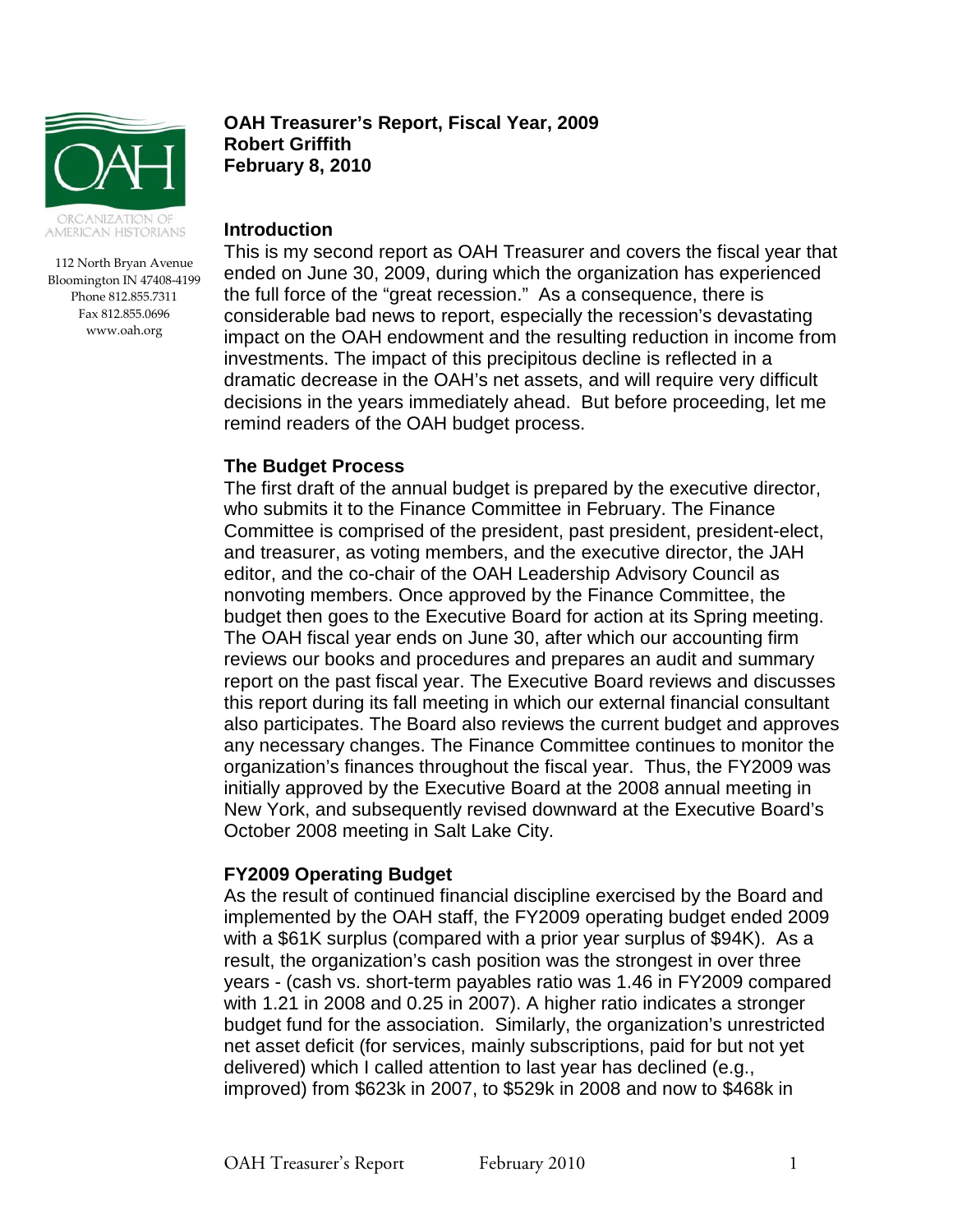2009. Reducing this deficit remains a high, multi-year priority for the organization.

| Table 1. OAH Operating Results to Budget FY 2009 |           |               |            |  |  |
|--------------------------------------------------|-----------|---------------|------------|--|--|
|                                                  |           |               |            |  |  |
|                                                  | Results   | <b>Budget</b> | Variance   |  |  |
| <b>Total Revenues</b>                            | 2,978,394 | 3,106,644     | (128, 250) |  |  |
| <b>Total Expenses</b>                            | 2,916,982 | 3,042,894     | (125, 912) |  |  |
| Net Income                                       | 61,412    | 63,750        | (2, 338)   |  |  |

| Table 2. OAH Operating Revenues to Budget FY 2009 |           |               |               |  |  |  |
|---------------------------------------------------|-----------|---------------|---------------|--|--|--|
| Revenues                                          | Results   | <b>Budget</b> | Variance      |  |  |  |
| Contributions                                     | \$772,661 | \$889,604     | ( \$116, 943) |  |  |  |
| <b>Member Dues</b>                                | 602,404   | 635,635       | (33, 231)     |  |  |  |
| Subscriptions                                     | 503,848   | 574,465       | (70, 617)     |  |  |  |
| Sales & Advertising                               | 255,728   | 248,600       | 7,128         |  |  |  |
| Program Fees                                      | 213,477   | 207,900       | 5,577         |  |  |  |
| <b>Event Revenue</b>                              | 306,908   | 283,390       | 23,518        |  |  |  |
| Investment Income                                 | 647       | 3,000         | (2, 353)      |  |  |  |
| <b>Other Revenue</b>                              | 148,551   | 89,880        | 58,671        |  |  |  |
| <b>Budgeted Transfers</b>                         | 174,170   | 174,170       |               |  |  |  |
| <b>Total Revenues</b>                             | 2,978,394 | 3,106,644     | (128,250)     |  |  |  |

| Table 3. OAH Operating Expenses to Budget FY 2009 |                |               |            |  |  |
|---------------------------------------------------|----------------|---------------|------------|--|--|
| Expenses                                          | <b>Results</b> | <b>Budget</b> | Variance   |  |  |
| <b>Personnel Costs</b>                            | \$1,452,014    | \$1,444,360   | \$7,654    |  |  |
| <b>Professional Fees</b>                          | 560,237        | 593,518       | (33, 281)  |  |  |
| <b>Program Costs</b>                              | 33,132         | 41,550        | (8, 418)   |  |  |
| Committees                                        | 35,773         | 39,880        | (4, 107)   |  |  |
| <b>Advocacy &amp; Alliances</b>                   | 62,005         | 62,125        | (120)      |  |  |
| <b>Administrative Costs</b>                       | 324,660        | 363,565       | (38, 905)  |  |  |
| Facilities & Equipment                            | 265,413        | 299,262       | (33, 849)  |  |  |
| Travel & Entertainment                            | 151,736        | 157,354       | (5,618)    |  |  |
| Marketing                                         | 7,761          | 11,000        | (3,239)    |  |  |
| Other Expense                                     | 24,251         | 30,280        | (6,029)    |  |  |
| <b>Total Expenses</b>                             | 2,916,982      | 3,042,894     | (125, 912) |  |  |

Unfortunately, this is where the good news ends.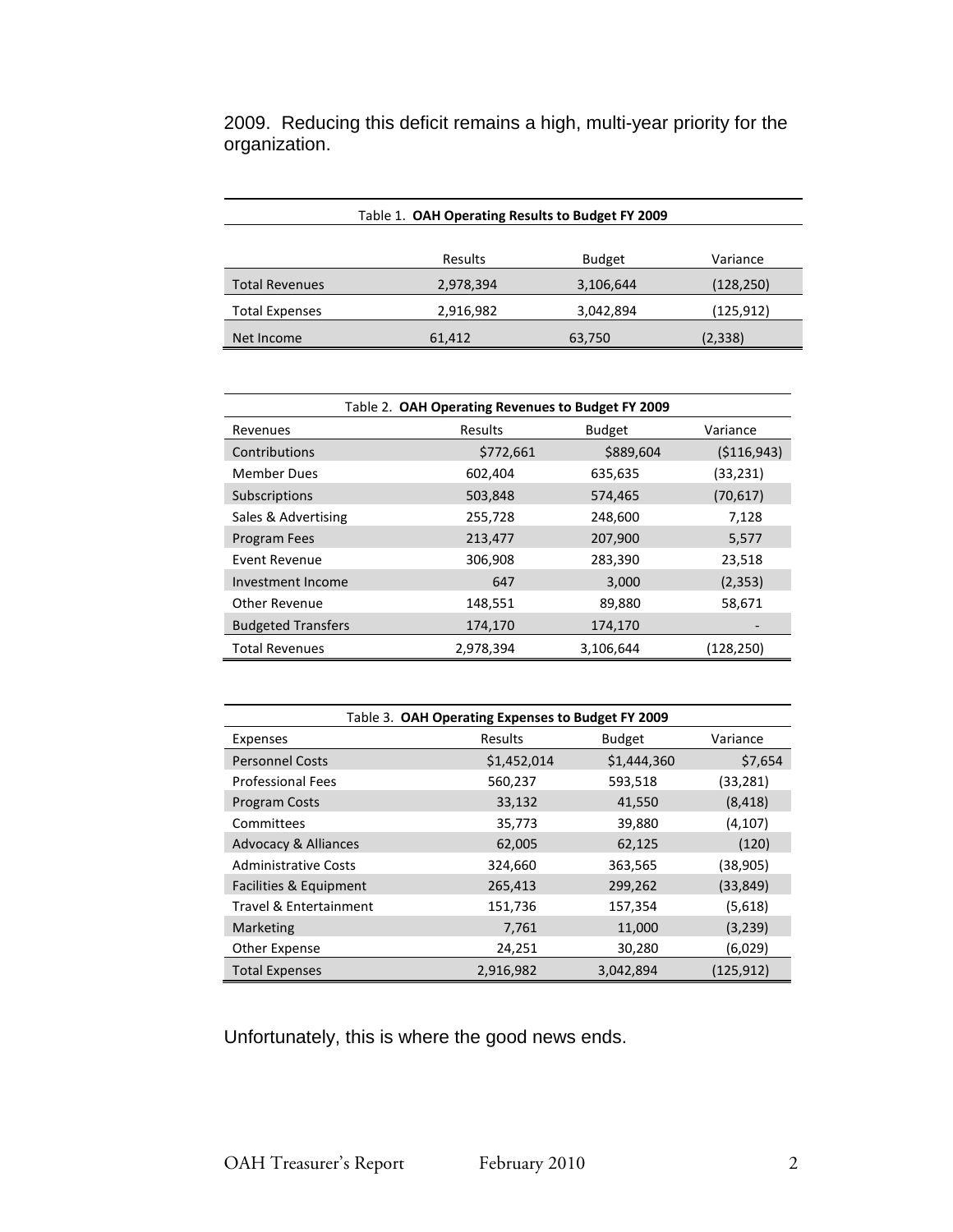## **The Decline in Investments**

It is here that the formidable impact of the recession can be best measured. As readers of these annual reports are aware, the OAH's endowment is invested in pooled funds managed by the Indiana University Foundation. In FY2007 these funds totaled \$2,002,776. By June 30, 2008, as the recession got underway, they had dropped slightly, to 1,914,908; however, by the end of FY2009 on June 30, 2009, they had declined precipitously, to \$1,384,639, a decrease of almost 28%. The decline in investments, along with a drop in contributions, is reflected in an overall decline in net assets of \$628,042. [For details, see Auditor's Report, Note 4.] On the one hand, much of this loss is unrealized; it would be realized only if the OAH sold its assets at the current low prices. There has also been a modest rebound since the end of the fiscal year. Nevertheless, the impact of reduced income from these investments has had an immediate impact on the current budget (including our ability to sustain our annual prizes) and will continue to do so in the years ahead during what economists are predicting will be a long and slow recovery.

| Table 4. OAH Endowment Fund Balances |             |              |             |  |  |
|--------------------------------------|-------------|--------------|-------------|--|--|
|                                      | FY 07       | <b>FY 08</b> | FY 09       |  |  |
| Reserve Fund                         | \$582,821   | \$519,565    | \$355,703   |  |  |
| <b>Fund for American History</b>     | 865,319     | 825,658      | 593,990     |  |  |
| Prize Fund                           | 445,783     | 466,052      | 352,864     |  |  |
| Highman Prize Fund                   | 11,541      | 6,383        | 2,768       |  |  |
| Second Century                       | 97,312      | 97,250       | 79,314      |  |  |
| <b>Total Endowment</b>               | \$2,002,776 | \$1,914,908  | \$1,384,639 |  |  |

# **Auditor's Report**

In October, 2009, the OAH again received a positive report from its auditors Crowe Horwath, LLP, an indication of the continued improvement in the organization's financial management. Auditors routinely identify problems in ascending order of seriousness, from "deficiency" to "significant deficiency" to "material weaknesses." They also recommend "best practices." Thus, two years ago, in FY 2007, our auditors identified two deficiencies and five significant deficiencies and made recommendations regarding four best practices. At the end of FY2009, they identified no material weaknesses or significant deficiencies. They made recommendations regarding three deficiencies and offered recommendations regarding two best practices. The first of the deficiencies noted grew out of the OAH's own review of the prize fund and its efforts to better identify and describe donor intent. The auditors recommended that "management clearly communicate donor intent with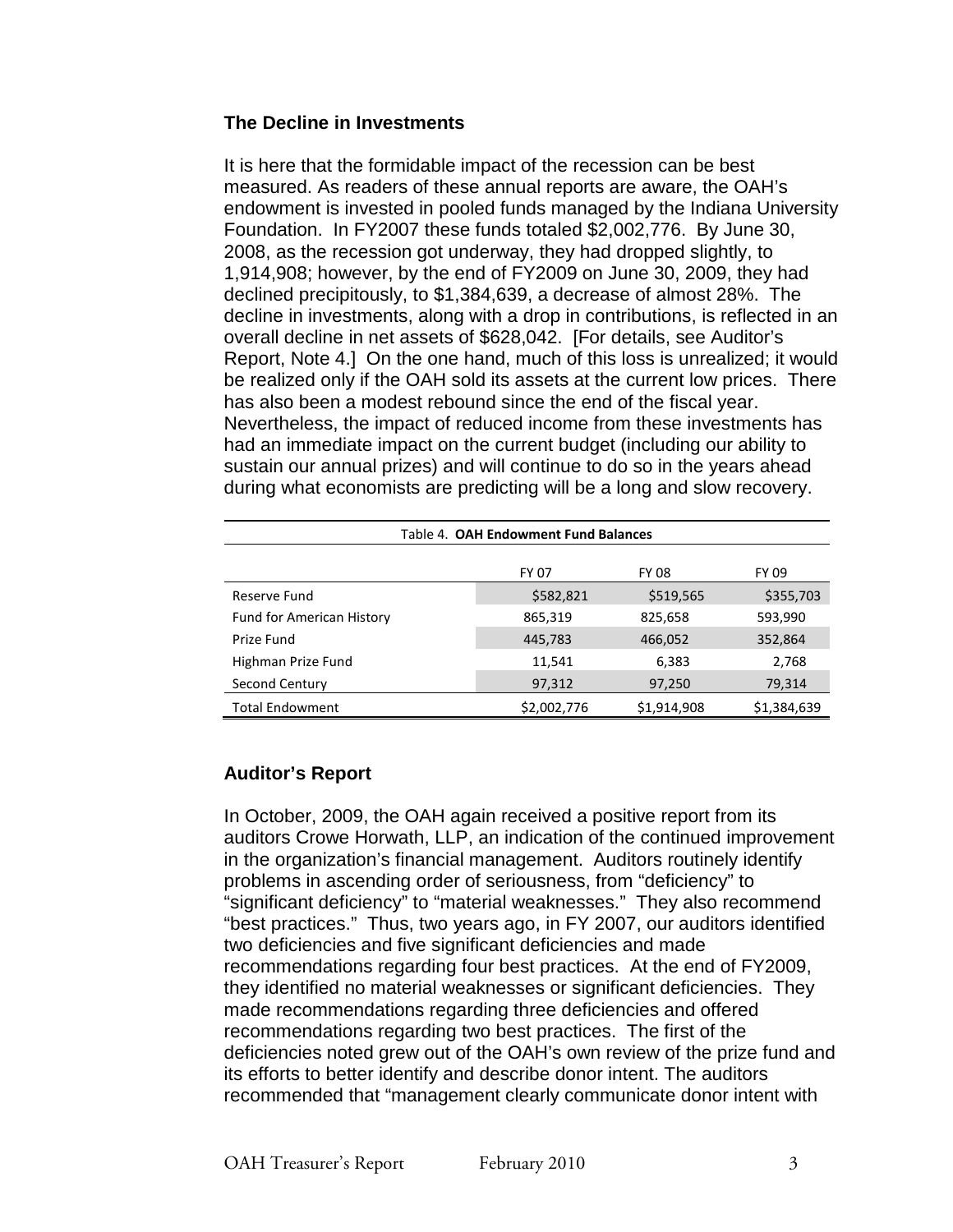all donors, and maintain detailed documentation that clarifies any purpose and/or time restrictions on the funds." The auditors also recommended that the OAH develop a formal written fraud risk assessment and a written cost allocation plan that documents the organization's methods of allocating expenses. Former CFO Tim Murphy disagrees that this represents a deficiency, writing that: "our budget details allocations of staff resources, and our general ledger properly breaks down departmental activity between Program and Supporting Services (Administration, Member Services & Fundraising)." Among best practices, the Auditors recommended that the OAH obtain signed conflict of interest statements from all Board members and that, as a general rule, it continue to codify in writing its various policies and procedures. As noted above, OAH staff was already working on most of these issues before the audit and will continue to do so.

## **Improved Financial Policies and Procedures**

Among the most important developments of the past year has been the continuing reorganization of OAH financial operations, a key part of the overall reorganization of the organization mandated by the Executive Board and implemented under the brilliant leadership of Interim Executive Director Katha Kissman, working closely with Executive Editor Ed Linenthal**,** the new Director of Operations, Nancy Croker, CPA Michael Crouse, and in particular with enthusiastic and dedicated support from the entire OAH staff. Among the many changes introduced over the past year, I would like to call particular attention to the development of a Financial Policies and Procedures Manual, the recruitment of a new external Financial Advisor (Karen Kennelly), and the improved monitoring of many internal processes. We've have also established a line of credit with the Monroe Bank in Bloomington, to help better manage the cash flows resulting from our growing work on behalf of the National Park Service. The OAH is today a far more efficient and professionally organized association than at any time in its recent history.

# **Outlook for FY2010 and Beyond**

In this part of the report I address issues beyond FY2009. Since the close of the fiscal year our net cash position has improved with and interest and dividends and unrealized gains and losses growing by \$142k as the result of market gains (as of December 2009 reports). Excluding transfers from other funds, income is down by \$75k compared to the same time last year; expenses are down by \$70k; the net bottom line difference between this year and last YTD is better by approx. \$5k. The outlook for the remainder of 2010 is less clear and it we anticipate that we will not end the year in balance due to, among other things, expenses incurred in connection with 1) the search for a new executive director; 2) the necessity of paying the